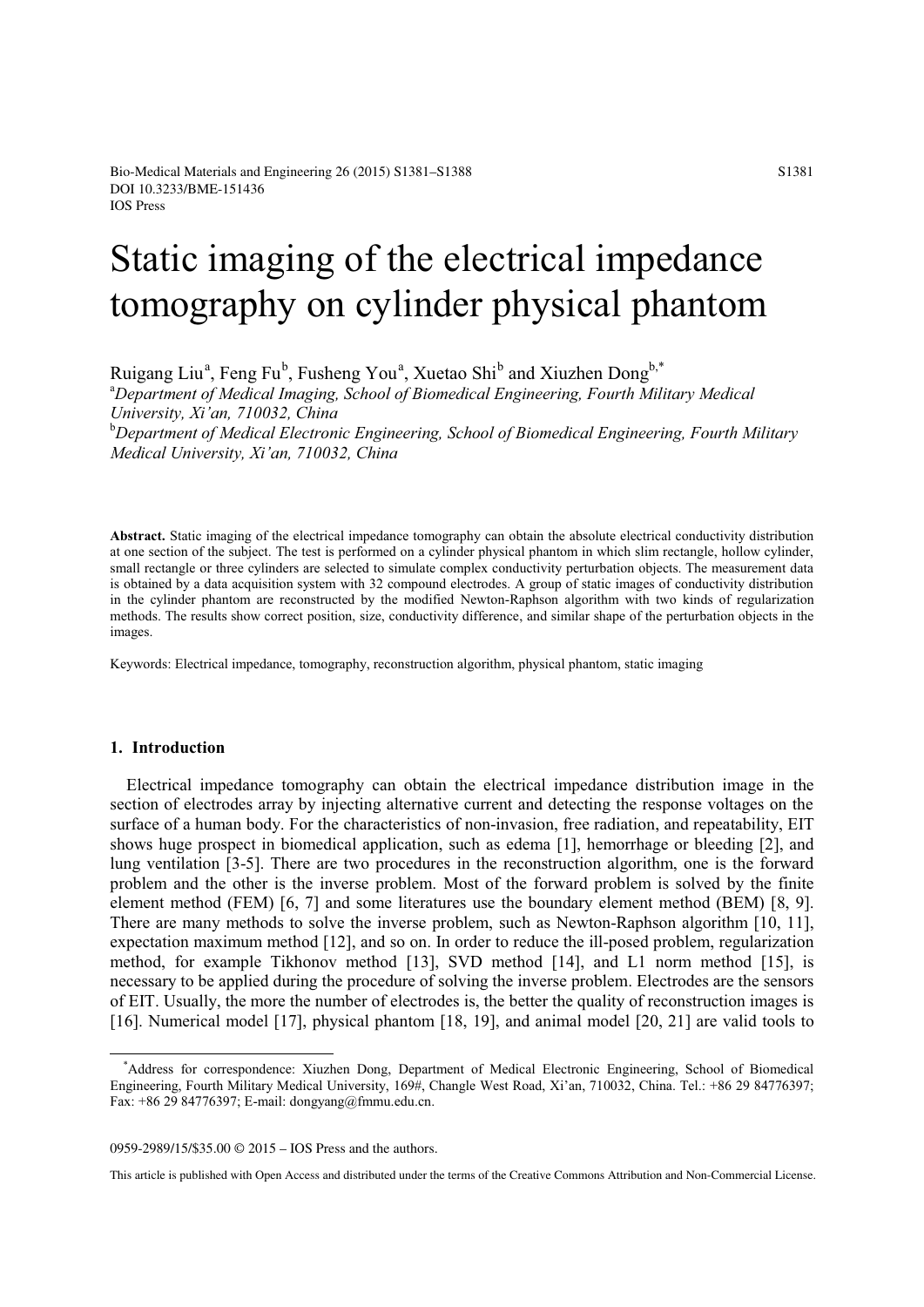verify the performance of EIT algorithm and system.

According to the property of reconstructed electrical impedance, EIT can be divided into two kinds. Difference EIT or dynamic EIT aims to reconstruct the conductivity distribution variation using two frames measurement data at different times or frequencies. Static EIT aims to reconstruct the absolute conductivity distribution using one frame measurement data at one time and frequency. Difference EIT is a popular selection for less system error from the difference of data. To some extent, Static imaging is the final goal of EIT.

In this paper, all of the measurement data are acquired by EIT data acquisition system with 32 compound electrodes on a cylinder phantom, which is developed by before research [22]. The static images of conductivity distribution are reconstructed by the modified Newton-Raphson iterative algorithm. By comparing the imaging results using eigenvalue threshold regularization [14] and truncated SVD, respectively, the former is selected to deal with the next test.

#### **2. Materials and methods**

### *2.1. Data acquisition system*

The data acquisition system is developed by our group. This system drives by currents and voltages data are measured. The frequency of stimulating currents is 47 KHz, whose amplitude is from 0.16 mA to 2.56 mA. The precision of the voltage measurement is less than 0.5%.

#### *2.2. Physical phantom*

The physical phantom is a cylinder tank of 300 mm in inner-diameter, which simulates the human thorax. 32 compound electrodes are dispatched equidistantly on the periphery of the phantom. The background is NaCl solution with different resistivity. The conductivity perturbation objects are agar blocks also with different resistivity. The value of resistivity is calculated by an experiential formula.

# *2.3. Static reconstruction algorithm*

According to least square principle, its resistivity variation can be calculated by the modified Newton-Raphson algorithm [10, 23]:

$$
\Delta \rho^k = -\Big[ V_c(\rho^k) \Big]^T V_c(\rho^k) \Big]^{-1} \Big[ V_c(\rho^k) \Big]^T \Big[ V_c(\rho^k) - V_m \Big] \tag{1}
$$

Where,  $\rho^k$  is the presumed resistivity distribution of k-th iteration step,  $V_c(\rho^k)$  is the forward calculated boundary voltages corresponding to  $\rho^k$ ,  $V_c'(\rho^k)$  is the derivative of  $V_c(\rho^k)$  with respect to  $\rho^k$  and is called Jacobian matrix,  $[V_c'(\rho^k)]^T V_c(\rho^k)$  is called Hessian matrix. Then, the next impedance distribution can be obtained by

$$
\rho^{k+1} = \rho^k + \Delta \rho^k \tag{2}
$$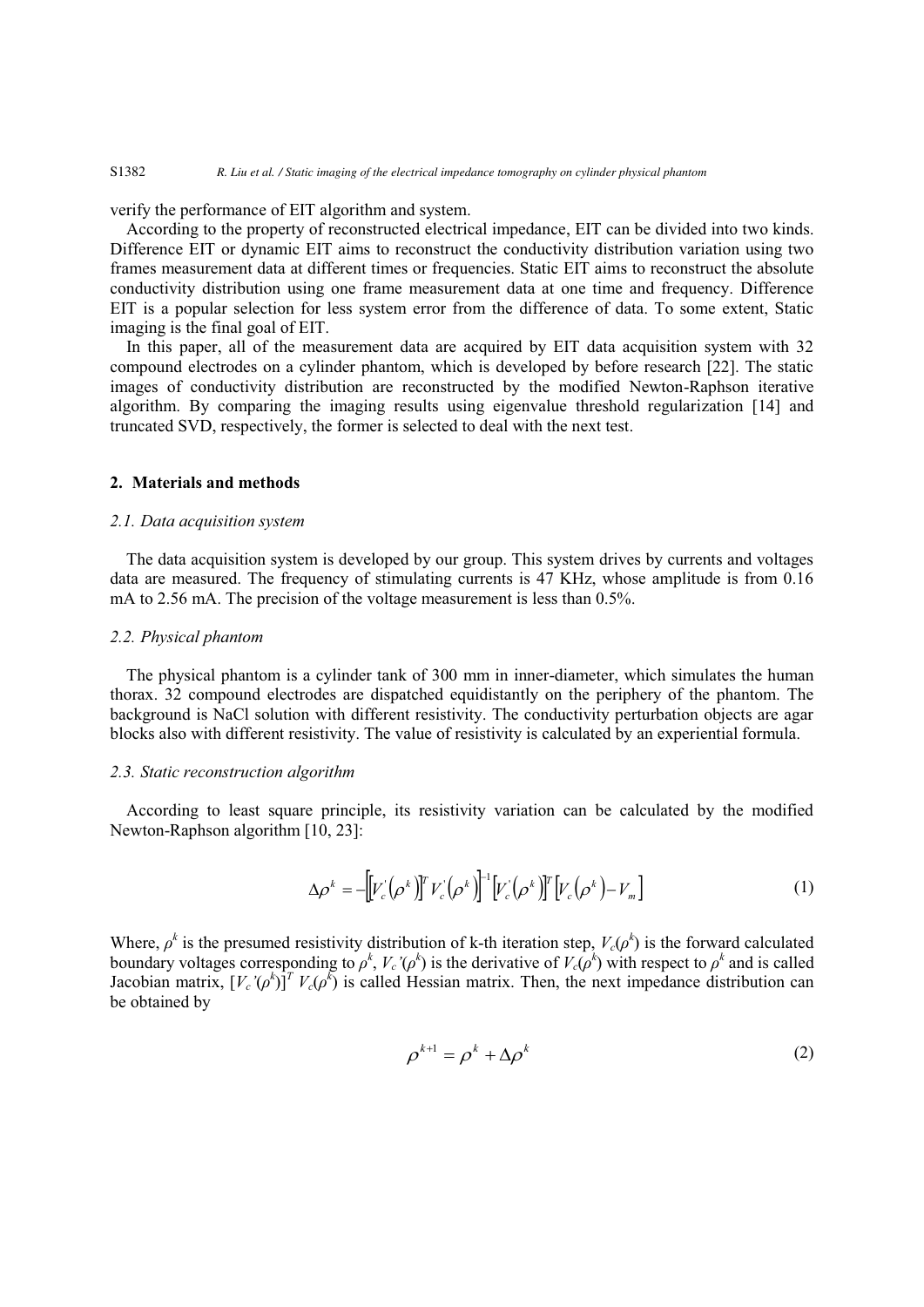

Fig. 1. Reconstructed model.

The iterative stop condition is  $\Phi(\rho) \leq 10^{-10}$  or the number of iterative steps is more than some preset number.

#### *2.4. Regularization methods*

However, the condition number of Hessian matrix is very large. So,  $\Delta \rho^k$  is very sensitive to small error or noise. In order to attenuate the ill-conditioning of the problem, it is a feasible method to reduce the condition number of Jacobian or Hessian matrix. As the condition number of Hessian matrix is the square of that of Jacobian matrix, the Hessian matrix is the main object.

Because known eigenvalues of a matrix can calculate its condition number, the eigenvalues of Hessian matrix can directly adjust the condition number. The eigenvalues of Hessian matrix is solved by the singular value decomposition (SVD). Two kinds of methods are selected to compare the imaging result. One is the eigenvalue threshold regularization (ETR). ETR can easily control the condition number of Hessian matrix by adjusting its regularization parameter. Another is the truncated SVD [13].

#### *2.5. Finite element model*

The following finite element model is applied to reconstruct the conductivity distribution, see Figure 1. The model is a 15-layer concentric circle. The whole region is discretized into 1016 triangle elements with 541 nodes. The above grid is also the model of the forward problem when calculating the  $V_c(\rho^k)$  in Eq. (1).

### **3. Results**

#### *3.1. Comparison of images using two regularization methods*

A series of images using ETR and truncated SVD, respectively, are reconstructed, see Figures 2-5. Two cylinder targets with 66mm diameter are symmetric about the center of the tank. The resistivities of the upper target, the lower target, and the background solution are 2.0  $\Omega$ m, 1.0  $\Omega$ m and 4.0  $\Omega$ m, respectively. The distance between the two targets' boundary increases by 20mm increment. Let the regularization parameter as  $1.0 \times 10^6$ . Graybar ranges from 0 to 255, whose upper number is the maximum resistivity, and the lower is the minimum resistivity.

When the distance is 20 mm, see Figure 2, the image reconstructed by ETR can be distinguished as two objects if taking into account the error in the center. But, the image reconstructed by truncated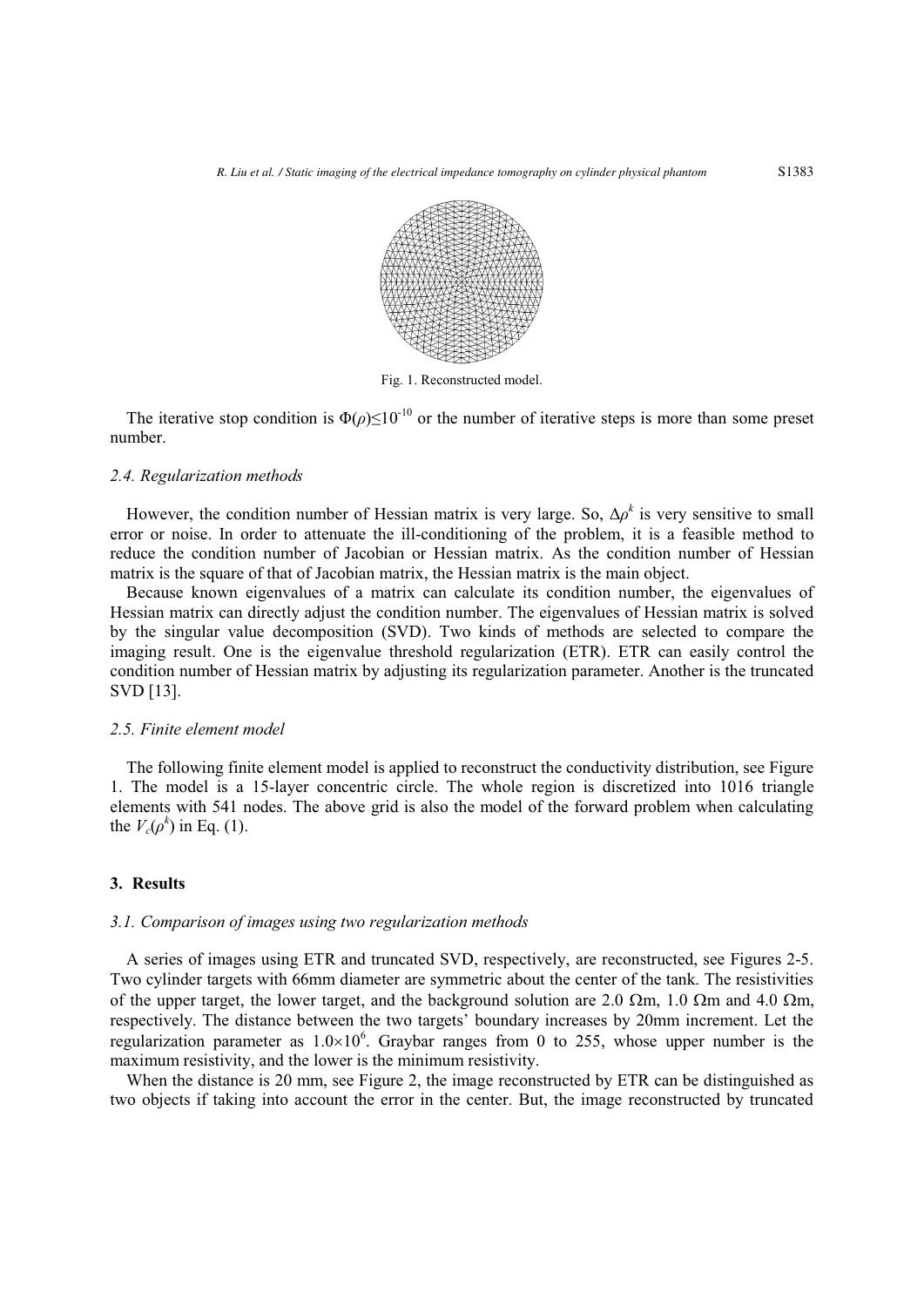

Fig. 2. Static reconstruction imaging of two targets with 20 mm distance. (a) sketch map of targets. (b) reconstruction image using ETR. (c) reconstruction image using truncated SVD.



Fig. 3. Static reconstruction imaging of two targets with 40 mm distance. (a) sketch map of targets. (b) reconstruction image using ETR. (c) reconstruction image using truncated SVD.



Fig. 4. Static reconstruction imaging of two targets with 60 mm distance. (a) sketch map of targets. (b) reconstruction image using ETR. (c) reconstruction image using truncated SVD.

SVD entirely becomes one object. As the distance increasing, the images made by two methods are all improved step by step, see Figures 3-5. However, the images using ETR are clearer than those using truncated SVD. Therefore, the ETR obtains better reconstruction images than the truncated SVD, especially to the objects near the center.

*3.2. Images of complex objects*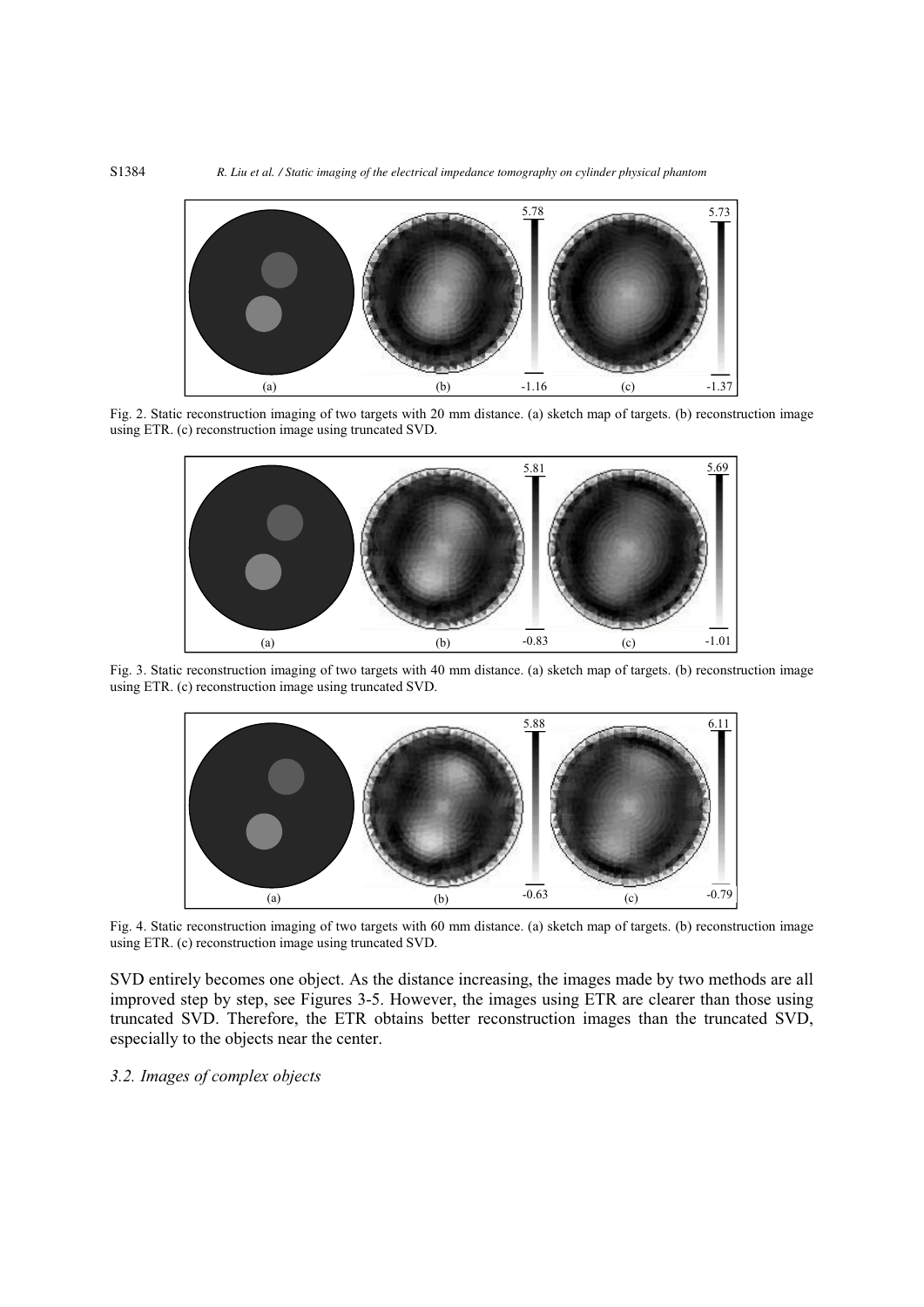

Fig. 5. Static reconstruction imaging of two targets with 80 mm distance. (a) sketch map of targets. (b) reconstruction image using ETR. (c) reconstruction image using truncated SVD.



Fig. 6. Static reconstruction imaging of rectangle target. (a) sketch map of 60 mm20 mm rectangle cylinder with 8.0  $\Omega$ m resistivity. The background's resistivity is 1.0  $\Omega$ m. (b) reconstruction image using ETR.

Fig. 7. Static reconstruction imaging of rectangle target. (a) sketch map of 60 mm20 mm rectangle cylinder with 8.0  $\Omega$ m resistivity. The background's resistivity is 1.0  $\Omega$ m. (b) reconstruction image using ETR.



Fig. 8. Static reconstruction imaging of hollow target. (a) sketch map of targets. The upper target is a hollow cylinder with 70 mm inner diameter, 102 mm outer diameter, and 4.0  $\Omega$ m resistivity. The lower target is a cylinder with 48 mm diameter and 4.0  $\Omega$ m resistivity. The background's resistivity is 1.0  $\Omega$ m. (b) the reconstruction image using ETR.

Fig. 9. Static reconstruction imaging of small target. (a) sketch map of 20 mm×20 mm square cylinder with 8.0  $\Omega$ m resistivity. The background's resistivity is 1.0  $\Omega$ m. (b) reconstruction image using ETR.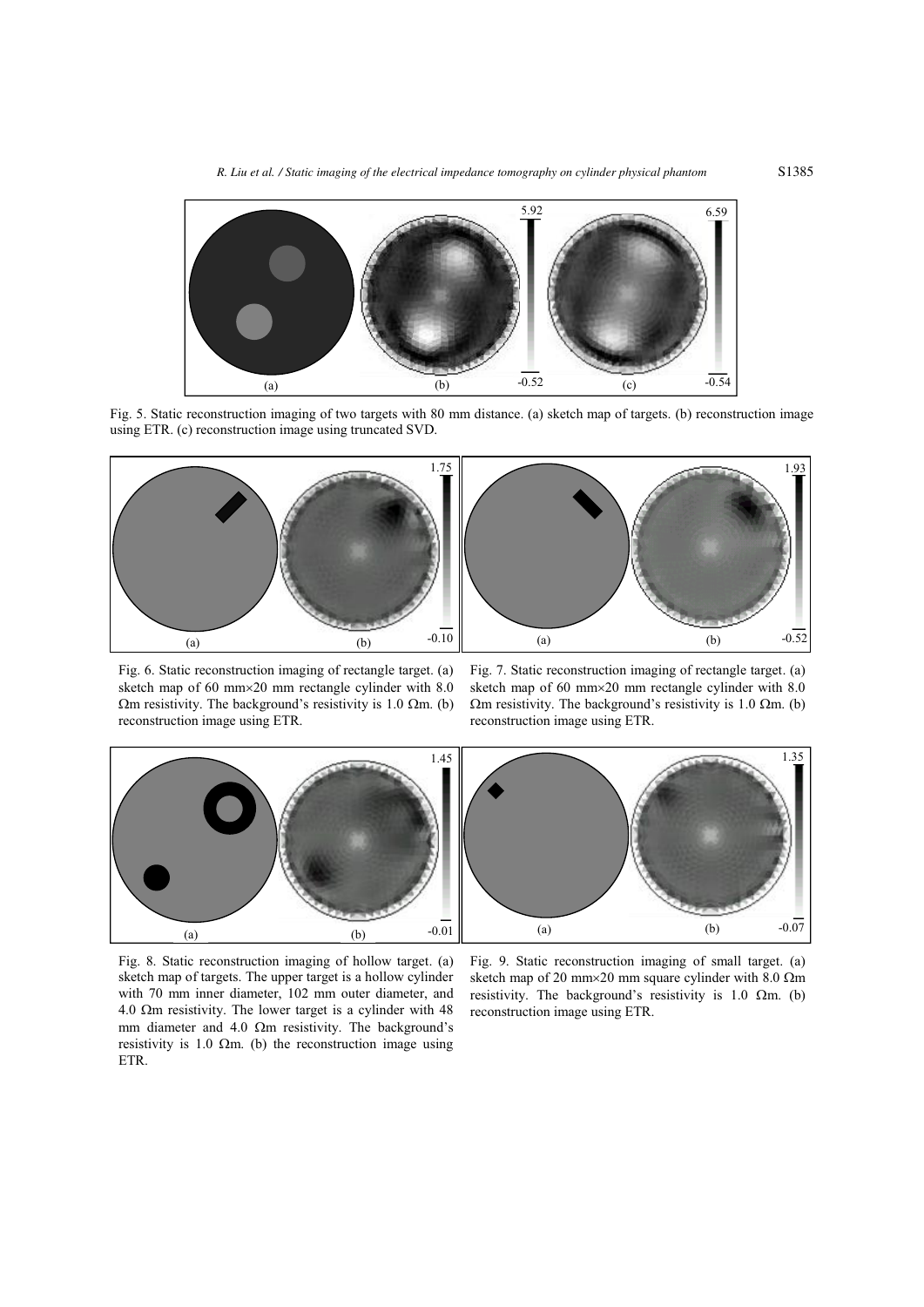

Fig. 10. Static reconstruction imaging of three targets. (a) sketch map of targets. The upper target is a 60 mm $\times$ 20 mm rectangle cylinder with 8.0  $\Omega$ m resistivity. The lower-left target is a cylinder with 66mm diameter and 1.5  $\Omega$ m resistivity. The lower-right target is a cylinder with 66mm diameter and 1.0  $\Omega$ m resistivity. The background's resistivity is 2.0  $\Omega$ m. (b) reconstruction image using ETR.

A group of reconstructed images, see Figures 6-10, are obtained using ETR and measurement data from physical phantom. In the following reconstruction images, set  $rc=1.0\times10^6$ , which is selected by experience. Graybar ranges from 0 to 255, whose upper number is the maximum resistivity, and the lower is the minimum resistivity.

# **4. Discussions**

The ETR can improve the reconstructed results by modifying the eigenvalues of the Hessian matrix. The bigger eigenvalues of Hessian matrix reflect the characteristic of the field near the boundary and the smaller eigenvalues reflect the characteristic of the field near the center, noise and calculating errors. By enlarging the smaller eigenvalues appropriately, not discarding them, the ETR can obtain better reconstruction images than the truncated SVD, especially to the field near the center.

Some shapes of the conductivity perturbation objects in the reconstructed images deform, such as, slim rectangle in Figure 6, and hollow cylinder in Figure 8. But, the reconstruction image of the same slim rectangle in Figure 6 makes a great change. One of the reasons may be the distance close to the boundary of the tank. Another reason is that the size of the triangle element in the finite element model is not enough small.

The positions of perturbation objects in all of the images are correct. When the objects are near to the boundary of tank, the size of objects is nearly equal to their real size. The best distinguishability is about 20/300=6.7% of the tank's diameter, see Figure 9. While the objects are close to the center of the tank, the size of objects is bigger than their real size.

Although the values of the conductivities of the perturbation objects in all of the images are not the precise setup values, the difference of the conductivities of the background solution and the perturbation objects is correct. For example, in Figure 10, four kinds of conductivities are expressed by four kinds of gray colors. Relative to the resistivity of background solution, the minimum resistivity variation, 25%, occurs in Figure 10.

There still exists some reconstructed error in the images, such as the field in the center and the boundary of the reconstruction images. The discretization of the reconstruction FEM model may be one of reasons.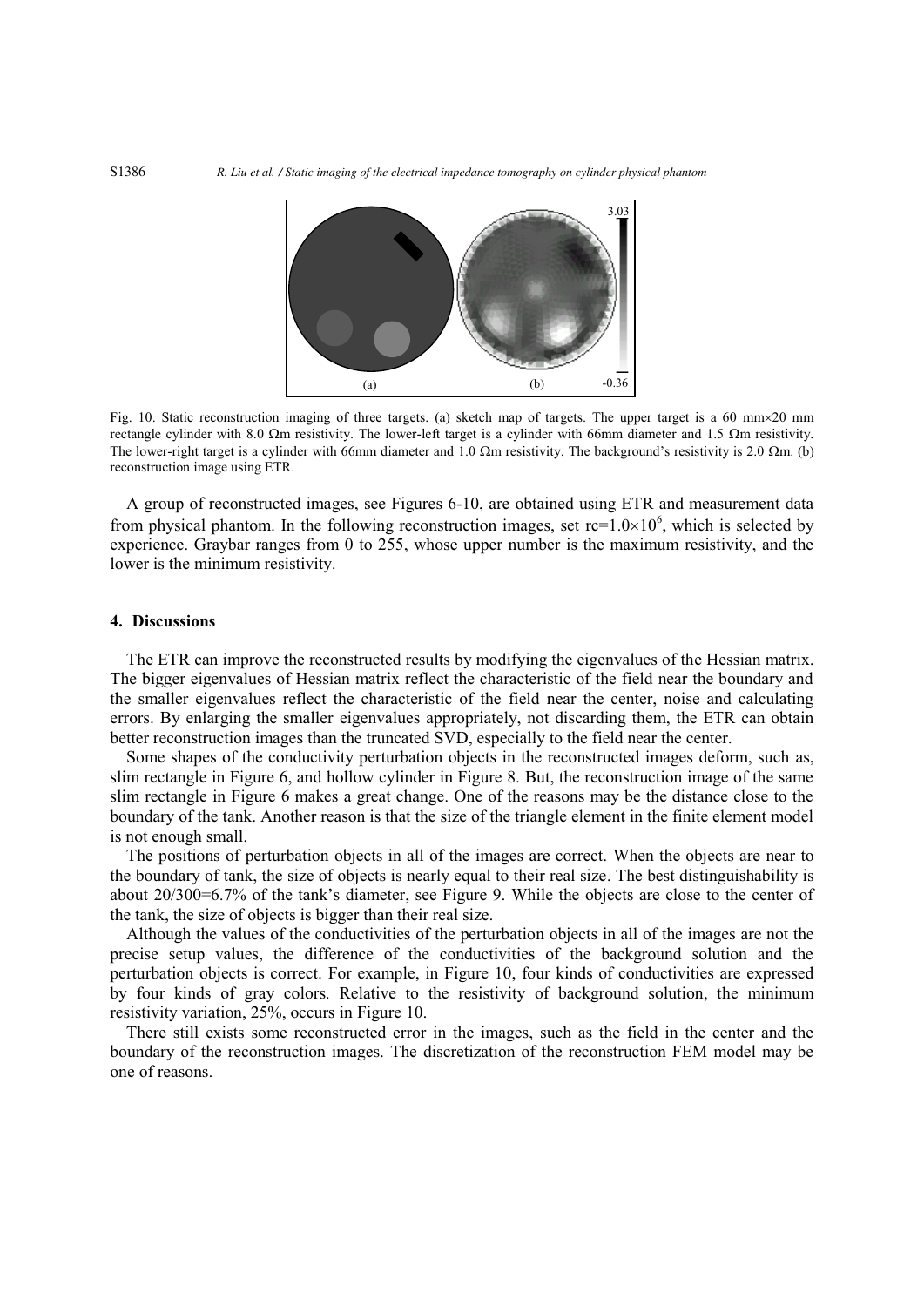## **5. Conclusions**

Using a data acquisition system with 32 compound electrodes and Newton-Raphson reconstruction algorithm, a series of static images of electrical impedance tomography on physical phantom are reconstructed. Compared to the imaging results on physical phantom with two kinds of regularization methods, ETR can get better results than truncated SVD. Moreover, when setting some complex conductivity perturbation objects, including slim rectangle, hollow cylinder, small rectangle, and three cylinders with different conductivities, the ETR still works. The imaging results can show correct position, size, the conductivity difference, and similar shapes of the perturbation objects.

## **Acknowledgment**

The research work was supported by National Natural Science Foundation of China under Grant No. 61271101 and 12th Five-Year Medical Science Project under Grant No. BWS11Z011.

#### **References**

- [1] F. Fu, B. Li, M. Dai, S. Hu, X. Li, C. Xu, B. Wang, B. Yang, M. Tang, X. Dong, Z. Fei and X. Shi, Use of electrical impedance tomography to monitor regional cerebral edema during clinical dehydration treatment, PLoS One **9** (2014), e113202.
- [2] M. Dai, B. Li, S. Hu, C. Xu, B. Yang, J. Li, F. Fu, Z. Fei and X. Dong, In vivo imaging of twist drill drainage for subdural hematoma: A clinical feasibility study on electrical impedance tomography for measuring intracranial bleeding in humans, PLoS One **8** (2013), e55020.
- [3] Z. Zhao, R. Fischer, I. Frerichs, U. Müller-Lisse and K. Möller, Regional ventilation in cystic fibrosis measured by electrical impedance tomography, Journal of Cystic Fibrosis **11** (2012), 412–418.
- [4] J. Schramel, C. Nagel, U. Auer, F. Palm, C. Aurich and Y. Moens, Distribution of ventilation in pregnant Shetland ponies measured by electrical impedance tomography, Respiratory Physiology & Neurobiology **180** (2012), 258–262.
- [5] M. Balleza-Ordaz, E. Perez-Alday, M. Vargas-Luna and J.P. Riu, Tidal volume monitoring by electrical impedance tomography (EIT) using different regions of interest (ROI): Calibration equations, Biomedical Signal Processing and Control **18** (2015), 102–109.
- [6] M. Leinonen, H. Hakula and N. Hyvönen, Application of stochastic Galerkin FEM to the complete electrode model of electrical impedance tomography, Journal of Computational Physics **269** (2014), 181–200.
- [7] P.D. Ledger, Hp-finite element discretisation of the electrical impedance tomography problem, Computer Methods in Applied Mechanics and Engineering **225**–**228** (2012), 154–176.
- [8] M.A. Heravi, L. Marin and C. Sebu, The method of fundamental solutions for complex electrical impedance tomography, Engineering Analysis with Boundary Elements **46** (2014), 126–139.
- [9] P.G. Daneshmand and R. Jafari, A 3D hybrid BE–FE solution to the forward problem of electrical impedance tomography, Engineering Analysis with Boundary Elements **37** (2013), 757–764.
- [10] T.J. Yorkey, J.G. Webster and W.J. Tompkins, Comparing reconstruction algorithms for electrical impedance tomography, IEEE Transaction on Biomedical Engineering **34** (1987), 843–852.
- [11] Q. Wang, H. Wang, Z. Cui and C. Yang, Reconstruction of electrical impedance tomography (EIT) images based on the expectation maximum (EM) method, ISA Transactions **51** (2012), 808–820.
- [12] J. Wang, J. Ma, B. Han and Q. Li, Split Bregman iterative algorithm for sparse reconstruction of electrical impedance tomography, Signal Processing **92** (2012), 2952–2961.
- [13] P. Hua, E.J. Woo and J.G. Webster, Iterative reconstruction methods using regularization and optimal current patterns in electrical impedance tomography, IEEE Transaction on Biomedical Engineering **10** (1991), 621–628.
- [14] R. Liu, Y. Li, F. Fu, F. You, X. Shi and X. Dong, Time-difference imaging of magnetic induction tomography in threelayer brain physical phantom, Measurement Science and Technology **25** (2014), 065402.
- [15] J. Nasehi Tehrani, A. McEwan, C. Jin and A. Schaik, L1 regularization method in electrical impedance tomography by using the L1-curve (Pareto frontier curve), Applied Mathematical Modelling **36** (2012), 1095–1105.